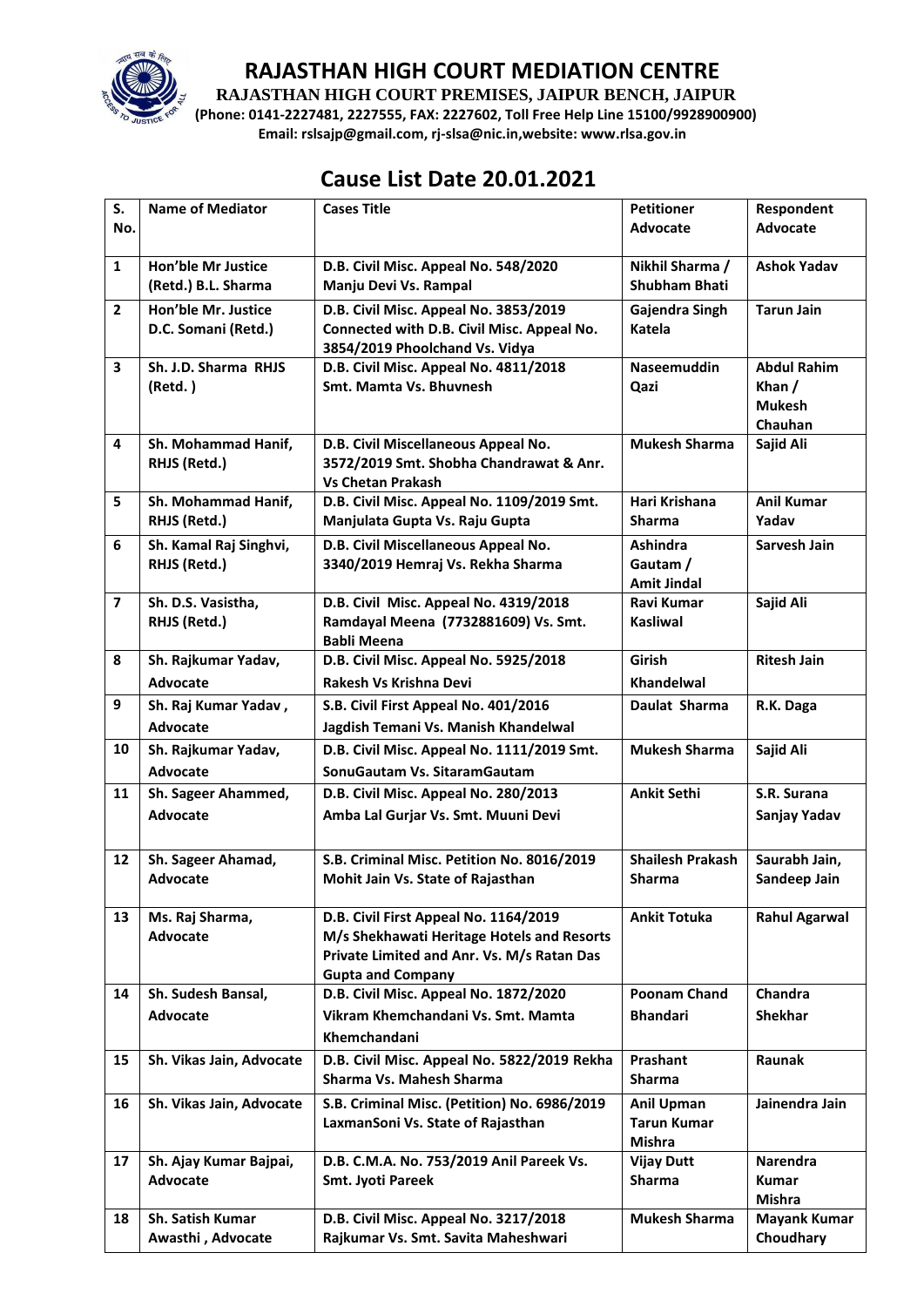

**RAJASTHAN HIGH COURT PREMISES, JAIPUR BENCH, JAIPUR**

**(Phone: 0141-2227481, 2227555, FAX: 2227602, Toll Free Help Line 15100/9928900900) Email: rslsajp@gmail.com, rj-slsa@nic.in,website: www.rlsa.gov.in**

| 19 | <b>Sh. Satish Kumar</b><br>Awasthi, Advocate | S.B. Civil Writ Petition No. 443/2020<br>connected with S.B. Civil Writ Petition No.<br>456/2020 Smt. Prem Bai & Ors. Vs. Umanand<br>& Ors. | <b>Vikas Kabra</b>                 | <b>Deepak Pareek</b>                               |
|----|----------------------------------------------|---------------------------------------------------------------------------------------------------------------------------------------------|------------------------------------|----------------------------------------------------|
| 20 | Ms. Raj Sharma,<br>Advocate                  | D.B. Civil Misc. Appeal No. 2535/2018 Rahul<br>Singh Shekhwat Vs. Smt. Rama Chauhan                                                         | <b>Amit Ratnawat</b>               | <b>Devendra</b><br><b>Kumar</b><br><b>Bhardwai</b> |
| 21 | Ms. Anita Agarwal,<br>Advocate               | D.B. Civil Misc. Appeal No. 3014/2019<br>Amit Kumari Tiwari Vs. Smt. Shyama                                                                 | <b>Samarth Sharma</b>              | <b>Mahendra</b><br>Prasad<br>Khandelwal            |
| 22 |                                              | PIM Application No. 150/2020<br>Canara Bank Vs. Smt. Lalita Kumari & Anr.                                                                   | <b>Abhishek</b><br><b>Bhandari</b> |                                                    |
| 23 |                                              | PIM Application No. 153/2020<br>Bank of Baroda Vs. M/s S. Robarts<br><b>Pharmaceuticals</b>                                                 | Manoj Madhani                      |                                                    |
| 24 |                                              | PIM Application No. 108/2020<br>Punjab National Bank Vs. M/s Tailor 9 & Ors.                                                                | Himanshu<br><b>Sharma</b>          |                                                    |
| 25 |                                              | PIM Application No. 109/2020<br>Punjab National Bank Vs. M/s Krishna Paper<br>Product & Ors.                                                | Pragya Sethia                      |                                                    |
| 26 |                                              | PIM Application No. 145/2020<br>Canara Bank Vs. Shri Ram Power & Lighting<br>& Others                                                       | Rajkumar                           |                                                    |

**Learned Advocates are requested to get such matters referred to Mediation Centre, which in their opinion can be mutually settled by the parties on persuasion by trained Mediators, especially the matters arising out of matrimonial/ family disputes – divorce petitions, maintenance, custody of children, suit for injunction and/or declaration, partition, specific performance, recovery of possession, money suits, disputes between the landlord and tenant, Negotiable Instruments Act, Company matters and the matters of like nature. Learned Advocates may also provide the list of such cases to the Registrar (Judicial) Rajasthan High Court, Bench at Jaipur.** 

 **By Order** 

**(Vikash Kumar Khandelwal) Special Secretary (Mediation & Arbitration) Rajasthan State Legal Services Authority Jaipur**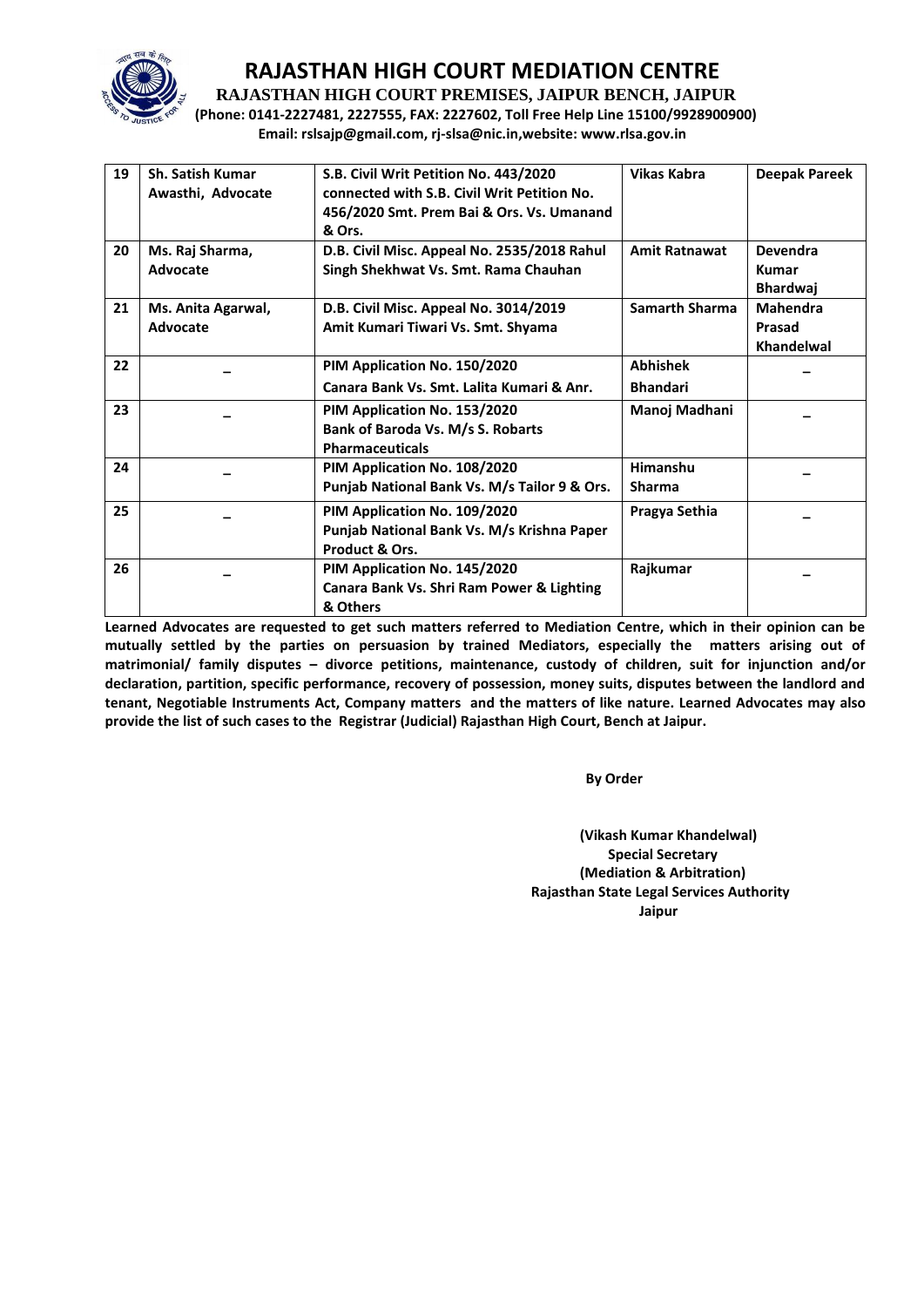

**RAJASTHAN HIGH COURT PREMISES, JAIPUR BENCH, JAIPUR**

**(Phone: 0141-2227481, 2227555, FAX: 2227602, Toll Free Help Line 15100/9928900900) Email: rslsajp@gmail.com, rj-slsa@nic.in,website: www.rlsa.gov.in**

# **Cause List Date 21.01.2021**

| S.             | <b>Name of Mediator</b>            | <b>Cases Title</b>                                                                        | <b>Petitioner</b>            | Respondent                       |
|----------------|------------------------------------|-------------------------------------------------------------------------------------------|------------------------------|----------------------------------|
| No.            |                                    |                                                                                           | Advocate                     | <b>Advocate</b>                  |
| $\mathbf{1}$   | Hon'bleMr. Justice                 | D.B. Civil Misc. Appeal No. 864/2018 Mamta                                                | <b>Manju Dave</b>            | <b>Asgar Khan</b>                |
|                | (Retd.) J.K. Ranka                 | Vs. Manmohan                                                                              |                              |                                  |
| $\overline{2}$ | Hon'bleMr. Justice                 | D.B. Civil Misc. Appeal No. 3249/2019                                                     | S.S. Rathore                 | <b>Ankit Agarwal</b>             |
|                | (Retd.) J.K. Ranka                 | NeetuRajora Vs. Rajesh Pahadia                                                            |                              |                                  |
| 3              | Hon'bleMr. Justice                 | D.B. Civil Misc. Appeal No. 2047/2019                                                     | Rameshwar                    | Swapnil singh                    |
|                | (Retd.) J. K. Ranka                | AnshulSethi Vs. Smt. Neha Bhatnagar Alias<br>Sonu connected with D.B. Civil               | <b>Prasad Vijay</b>          |                                  |
|                |                                    | Miscellaneous Appeal No. 1197/2019                                                        |                              |                                  |
| 4              | Hon'bleMr. Justice                 | S.B. Criminal Revision Petition No. 220/2019                                              | <b>Amrit Prasad</b>          | Rashmi                           |
|                | (Retd.) J.K. Ranka                 | Shailendra Kumar Vs. Smt. Pooja Devi & Anr.                                               | <b>Sharma</b>                | Khandelwal                       |
| 5              | <b>Hon'ble Mr Justice</b>          | S.B. Civil Revision Petition No. 08/2018                                                  | <b>Deepak Pareek</b>         | Sushil Pujari                    |
|                | (Retd.) J.K. Ranka                 | Naveen & Anr. Vs. Soni Devi                                                               |                              |                                  |
| 6              | Sh. Usman Ali Khan,                | S.B. Crimianl Misc. (Petition) No. 5073/2018                                              | <b>Siddharth</b>             | <b>Vivek Raj Singh</b>           |
|                | RHJS (Retd.)                       | Naresh Baluja&Anr. Vs. State of Rajasthan &<br>Ors. connected with S.B. Criminal Misc.    | Agarwal,<br>AnuroopSinghi    | Bajwa /<br><b>Gunjan Pathak</b>  |
|                |                                    | (Petition) No. 5074/2018 Gaurav                                                           |                              |                                  |
|                |                                    | Madaan&Anr. Vs. State of Rajasthan &Ors.                                                  |                              |                                  |
| $\overline{7}$ | <b>Sh. Arvind Kumar</b>            | D.B. Civil Misc. Appeal No. 4620/2019                                                     | <b>None</b>                  | <b>Himmat Singh</b>              |
|                | Pareek, Advocate                   | Surendra Kumar Vs. Smt. Anju Bhatt                                                        |                              | <b>Bikarwar</b>                  |
| 8              | <b>Sh. Arvind Kumar</b>            | D.B. Civil Misc. Appeal No. 893/2019 Jagdish                                              | Virendra Kumar               | Sonia Shandilya                  |
|                | Pareek, Advocate                   | Dadhich Vs Shilpa                                                                         | Dave                         |                                  |
| 9              | <b>Sh. Arvind Kumar</b>            | D.B. Civil Misc. Appeal No.169/2019                                                       | <b>Buddhi Prakash</b>        | <b>Krishan</b>                   |
|                | Pareek, Advocate                   | Smt. Pushpa Lakhera (9460460778) Vs. Nand                                                 | <b>Sharma</b>                | <b>Chander</b>                   |
|                |                                    | Kishore (9414931103)                                                                      |                              | <b>Sharma</b>                    |
| 10             | <b>Sh. Arvind Kumar</b>            | D.B. Civil Misc. Appeal No. 3307/2019 Smt.                                                | <b>Buddhi Prakash</b>        | <b>Krishan</b>                   |
|                | Pareek, Advocate                   | Pushpa Lakhera (9460460778) Vs. Nand                                                      | <b>Sharma</b>                | Chander                          |
|                |                                    | Kishore (9414931103)                                                                      |                              | <b>Sharma</b>                    |
| 11             | Smt. Kamla Jain,                   | D.B. Civil Misc. Appeal No. 4062/2019                                                     | Vishnu Shankar               | <b>Rahul Tiwari</b>              |
|                | <b>Advocate</b>                    | Narottamsharma Vs. Smt. Anita Sharma                                                      | Badaya,                      |                                  |
|                |                                    | Alias Nikki                                                                               | SumatiBishnoi                |                                  |
| 12             | Sh. Ajay Kumar Bajpai,<br>Advocate | D.B. Civil Misc. Appeal No. 2031/2019 Pankaj<br>Mishra Vs. Smt. Nutan Mishra              | <b>Nitin Kumar</b><br>Sharma | <b>Pallav Sharma</b>             |
| 13             | Sh. S.P. Mathur,                   | D.B. C.M.A No. 547/2020 RohitTekdiwal Vs.                                                 | Rishi Raj                    | <b>Purvi Mathur</b>              |
|                | Advocate                           | Smt. Shikha Alias Deepshikha Singhania                                                    | Maheshwari                   |                                  |
| 14             |                                    | PIM Application No. 86/2020 Pelikan Dossier<br>Pvt. Ltd. Vs. Autolite (India) Ltd. & Anr. | <b>Anand Sharma</b>          | <b>Virendra Singh</b><br>Rathore |
| 15             |                                    | PIM Application No. 01/2021                                                               | Shantanu Soni                |                                  |
|                |                                    | Punjab & Sind Bank Vs. M/s Oval Creation &<br>Anr.                                        |                              |                                  |
| 16             |                                    | PIM Application No. 02/2021                                                               | Shantanu Soni                |                                  |
|                |                                    | Punjab & Sind Bank Vs. M/s Agam Arts &                                                    |                              |                                  |
|                |                                    | Anr.                                                                                      |                              |                                  |
| 17             |                                    | Application No. 88/2020<br><b>PIM</b><br>Gulshan<br>Fashions Vs. M. Retail & Anr.         | Jitendra<br>Mitrucka         |                                  |
|                |                                    |                                                                                           |                              |                                  |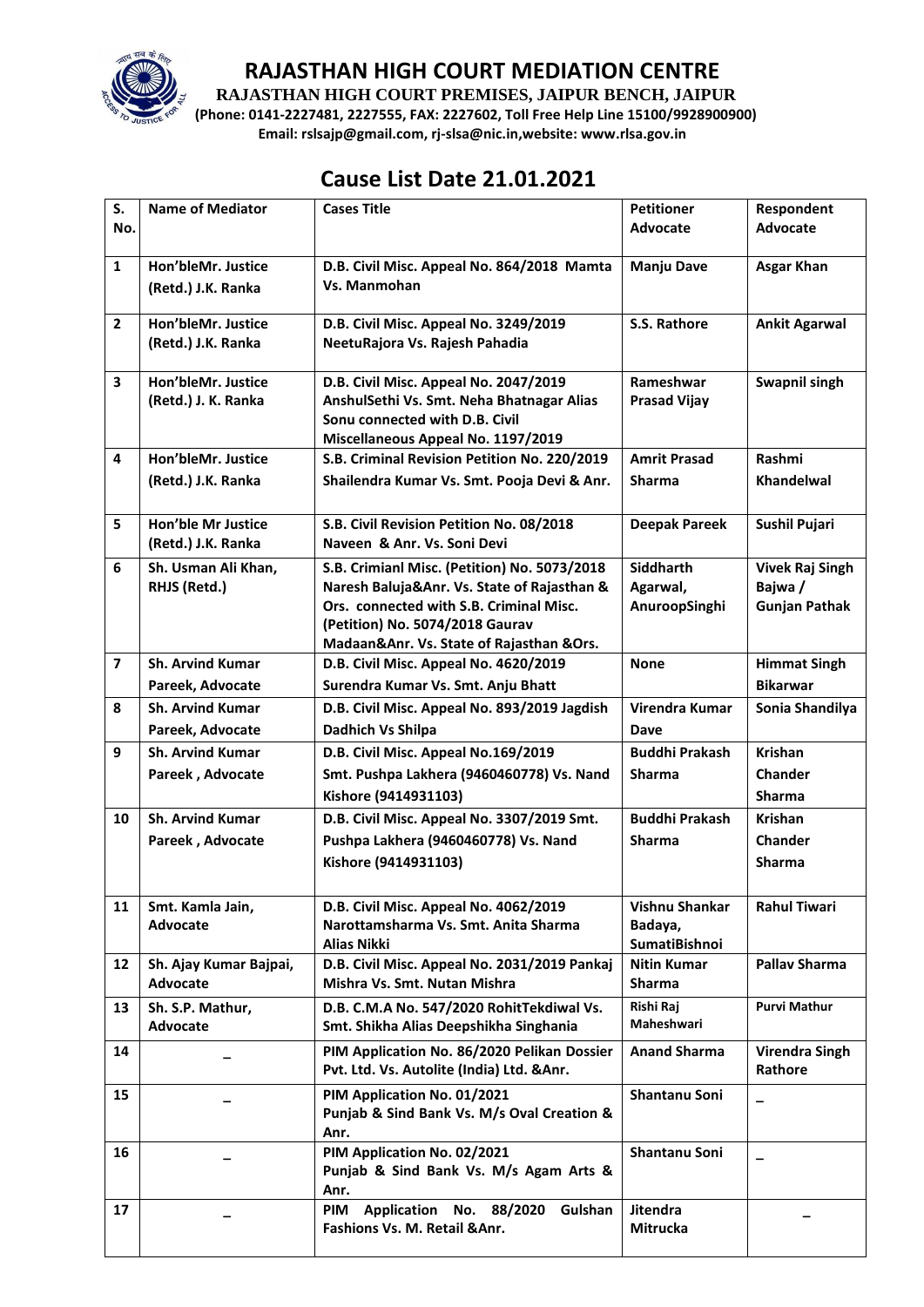

**RAJASTHAN HIGH COURT PREMISES, JAIPUR BENCH, JAIPUR**

**(Phone: 0141-2227481, 2227555, FAX: 2227602, Toll Free Help Line 15100/9928900900) Email: rslsajp@gmail.com, rj-slsa@nic.in,website: www.rlsa.gov.in**

| 18 |                    | PIM Application No. 22/2020 M/s Majbat   Dr. P.C. Jain<br>Tea Estate Ltd. Vs. State of Rajasthan & Ors. |                 | Lokesh Gaur /<br>Prashant<br>Vasistha |
|----|--------------------|---------------------------------------------------------------------------------------------------------|-----------------|---------------------------------------|
| 19 | Sh. Sudesh Bansal, | PIM Application No. 147/2020                                                                            | <b>Jitendra</b> | <b>Lokesh Gaur</b>                    |
|    | Advocate.          | Gurnani Hotels Private Limited Vs. M/s Rose                                                             | Mitrucka        |                                       |
|    |                    | Garden & Anr.                                                                                           |                 |                                       |

**Learned Advocates are requested to get such matters referred to Mediation Centre, which in their opinion can be mutually settled by the parties on persuasion by trained Mediators, especially the matters arising out of matrimonial/ family disputes – divorce petitions, maintenance, custody of children, suit for injunction and/or declaration, partition, specific performance, recovery of possession, money suits, disputes between the landlord and tenant, Negotiable Instruments Act, Company matters and the matters of like nature. Learned Advocates may also provide the list of such cases to the Registrar (Judicial) Rajasthan High Court, Bench at Jaipur.** 

**By Order**  By Order **By Order** 

**(Vikash Kumar Khandelwal) Special Secretary (Mediation & Arbitration) Rajasthan State Legal Services Authority Jaipur**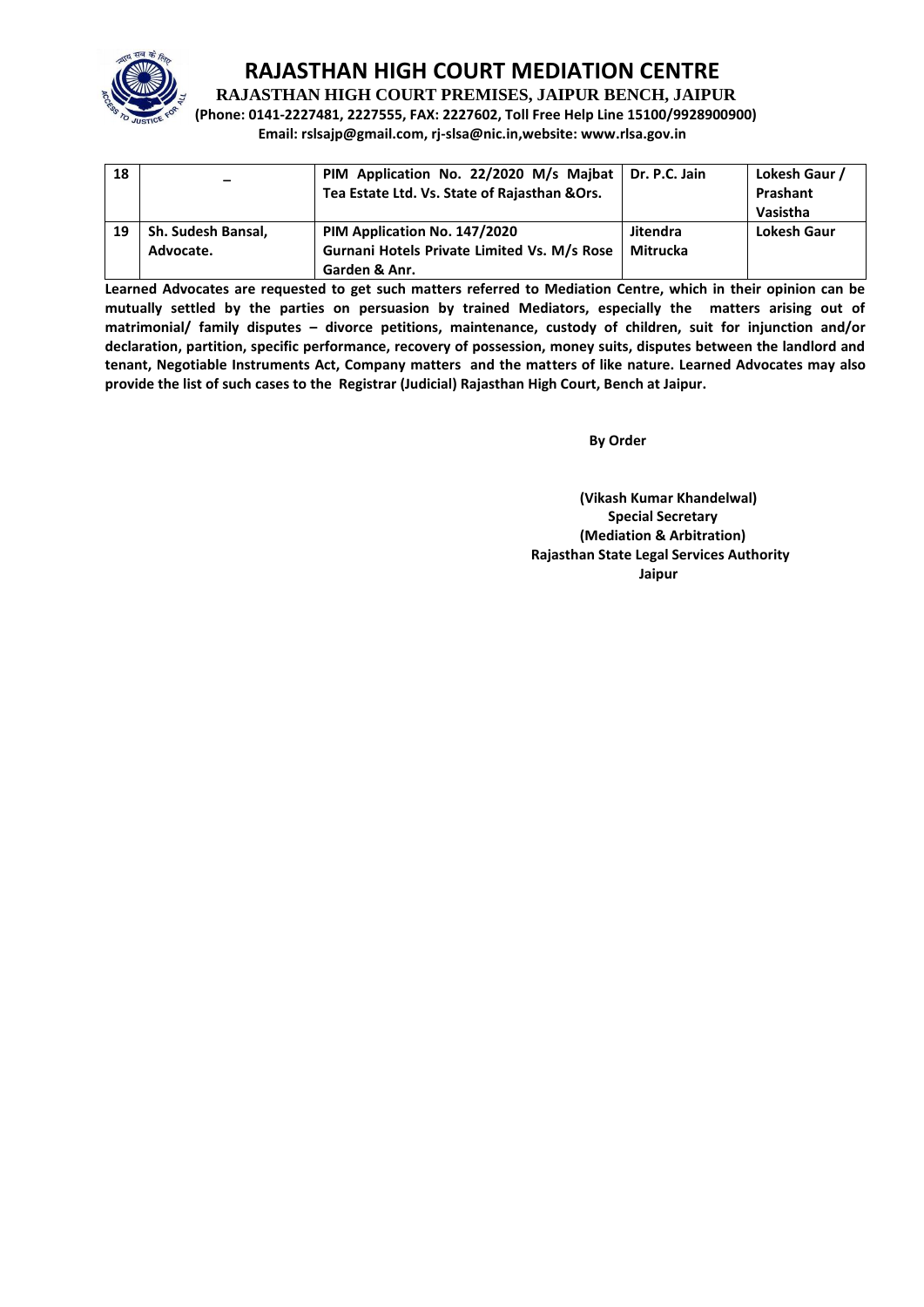

**RAJASTHAN HIGH COURT PREMISES, JAIPUR BENCH, JAIPUR**

**(Phone: 0141-2227481, 2227555, FAX: 2227602, Toll Free Help Line 15100/9928900900) Email: rslsajp@gmail.com, rj-slsa@nic.in,website: www.rlsa.gov.in**

## **Cause List Date 22.01.2021**

| S.             | <b>Name of Mediator</b>                     | <b>Cases Title</b>                                                   | <b>Petitioner</b>      | Respondent                      |
|----------------|---------------------------------------------|----------------------------------------------------------------------|------------------------|---------------------------------|
| No.            |                                             |                                                                      | Advocate               | Advocate                        |
| $\mathbf{1}$   | Hon'ble Mr. Justice<br>(Retd.) Satish Chand | S.B. Civil Writ Petition No. 4496/2003                               | N.S. Rajawat           | Harikrishan<br><b>Sharma</b>    |
|                | Mittal                                      | Radhey Shyam (9414279891) Vs. Ghanshyam<br>Das and Anr. (9828238367) | Deepak Sharma          |                                 |
|                |                                             |                                                                      |                        |                                 |
| $\overline{2}$ | Hon'ble Mr. Justice                         | S.B. Civil Writ Petition No. 15407/2019                              | Amitabh Jatav          | Manoj Kumar                     |
|                | (Retd.) D.C. Somani                         | Khalid Allarakha Vs. Ayub Allarakha                                  |                        | <b>Bhardwaj</b>                 |
| 3              | Hon'ble Mr. Justice                         | D.B. Civil Misc. Appeal No. 6078/2019 Smt.                           | <b>Anoop Agarwal</b>   | <b>Bhim Singh</b>               |
|                | (Retd.) D.C. Somani                         | Sanotsh Kumari Vs. Rohit Singh Shekhawat                             |                        | Meena                           |
| 4              | Sh. R.K. Agarwal,                           | S.B. Civil Contempt Petition No. 1644/2017                           | <b>Bipin Gupta</b>     | <b>BB Ojha</b>                  |
|                | <b>Sr. Advocate</b>                         | Zannat Vs. Khursheed&Anr. connected with                             |                        |                                 |
|                |                                             | S.B. Civil Contempt Petition No. 1550/2016                           |                        |                                 |
| 5              | Sh. A.R. Patwardhan,                        | S.B. Civil Transfer Application No. 100/2019                         | Madhumita              | M.S. Raghav                     |
|                | RHJS (Retd.)                                | PretiBala Sharma Vs. Mahesh Kumar Sharma                             |                        |                                 |
| 6              | Ms.Archana Mantri,                          | D.B. Cross Objection (Civil) No. 18/2019                             | J.K.                   | <b>Himmat Singh</b>             |
|                | <b>Advocate</b>                             | Avdesh Vs. Rinku connected with D.B. Civil                           | Moolchandani           | Bikarwar,                       |
|                |                                             | Misc. Appeal No. 1665/2019                                           |                        | <b>B.R. Rana</b>                |
| $\overline{7}$ | Ms. Archana Mantri,                         | D.B. Civil Misc. Appeal No. 6484/2019                                | Liyakat Ali            | Ganesh Gupta/                   |
|                | <b>Advocate</b>                             | <b>MadhuGautamVs Amit Sharma</b>                                     |                        | <b>Shailesh Prakash</b>         |
| 8              |                                             | D.B. Civil Misc. Appeal No. 4744/2018                                | <b>Dilip Sinsinwar</b> | Sharma                          |
|                | Ms. Archana Mantri,<br><b>Advocate</b>      | GeetaLodha VS. Dinesh Kumar connected                                |                        | <b>None</b>                     |
|                |                                             | with D.B. Civil Misc. Appeal No. 208/2019                            |                        |                                 |
|                |                                             |                                                                      |                        |                                 |
| 9              | Ms. Archana Mantri,                         | S.B. Criminal Revision Petition No.                                  | Jai Prakash            | <b>Ashok Verma</b>              |
|                | <b>Advocate</b>                             | 1487/2019 Shripal Mehta Vs. Seema Jain                               | Gupta<br>9414075642    |                                 |
| 10             | Sh. Manish Kumawat,                         | S.B. Civil Second Appeal No. 32/2011                                 | M.M. Ranjan            | Mohmood                         |
|                | Advocate                                    | Goverdhan & Anr. Vs. Thakur Sajjan Singh                             |                        | <b>Khalid</b>                   |
|                |                                             | & Anr.                                                               |                        |                                 |
| 11             | Sh. Sageer Ahammed,                         | S.B. Civil First Appeal No. 510/2009                                 | A.K. Bajpai            | Harish Kumar                    |
|                | Advocate                                    | Rajasthan Khadi and Gramodyog Bo Vs.<br>State of Raj and Ors.        |                        | Tripathi                        |
|                |                                             |                                                                      |                        |                                 |
| 12             | Sh. Alok Garg, Advocate                     | D.B. Civil Misc. Appeal No. 765/2020 Smt.<br>Taruna Vs. Rajesh       | <b>Vikas Sharma</b>    | <b>Janardan Pandit</b><br>Garge |
| 13             | Sh. Suneet Awashti,                         | D.B. Civil Misc. Appeal No. 5089/2019 Hari                           | S.R. Surana With       | <b>Vinod Patahak</b>            |
|                | <b>Advocate</b>                             | Narayan Lohia Vs Smt. Shakuntala Devi                                | Sanjay Yadav           |                                 |
|                |                                             |                                                                      |                        |                                 |
| 14             | Sh. Vikas Jain,                             | S.B. Criminal Misc. Bail Application No.                             | <b>Swadeep Singh</b>   | L.N. Kapoor                     |
|                | Advocate                                    | 6627/2020 Ranvir Singh Vs. State of                                  | Hora                   |                                 |
|                |                                             | Rajasthan                                                            |                        |                                 |
| 15             |                                             | PIM Application No. 130/2020 M/s Yadav&                              | Sanjog Kamal           | Aditya Sharma/                  |
|                |                                             | Company Vs. The State of Rajasthan & Anr.                            | Sharma                 | <b>Vinod Kumar</b>              |
|                |                                             |                                                                      |                        | Gupta                           |